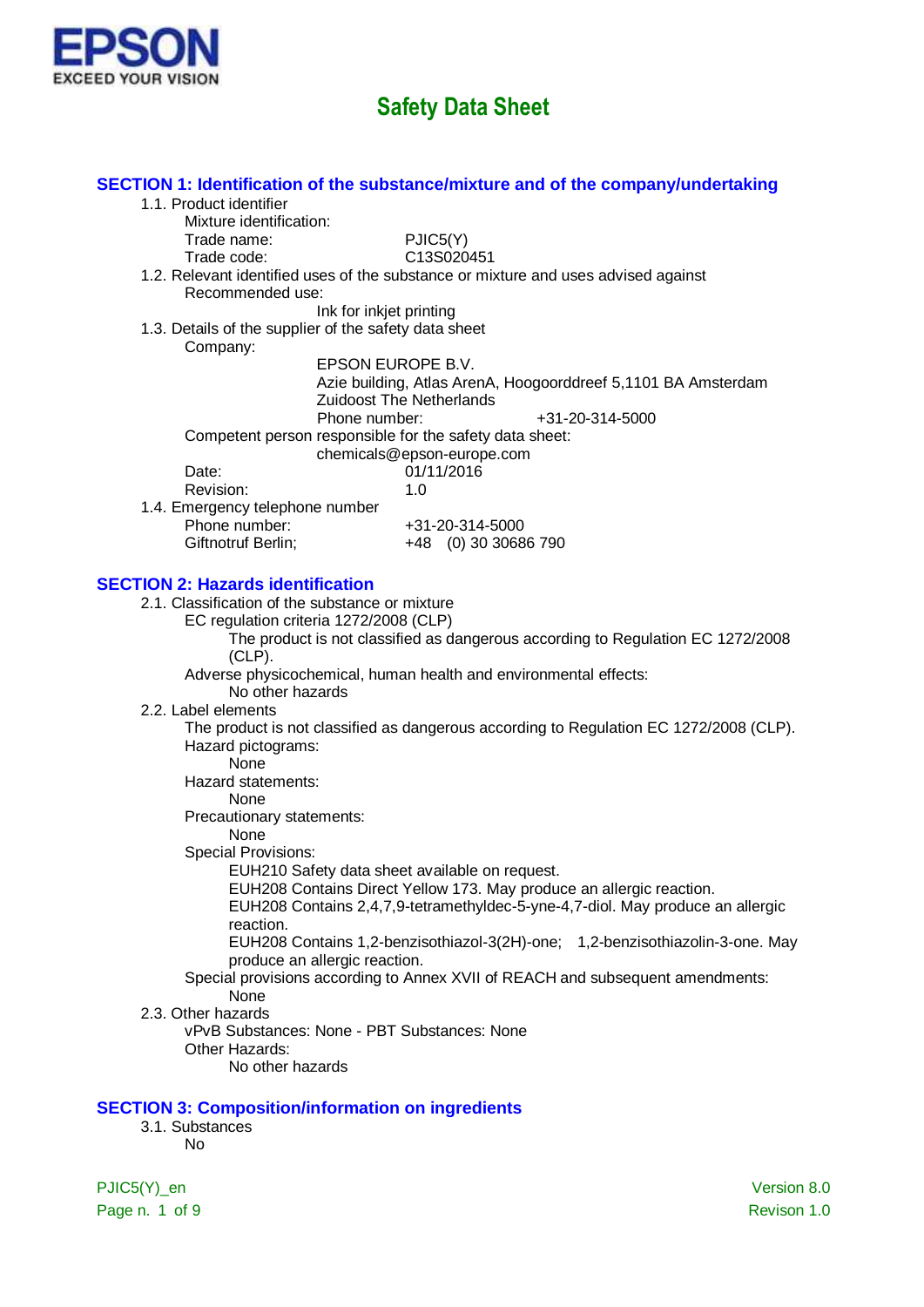

#### 3.2. Mixtures

Hazardous components within the meaning of the CLP regulation and related classification:

| Qty                | <b>Name</b>                               | Ident. Number    |                        | <b>Classification</b>                                        |
|--------------------|-------------------------------------------|------------------|------------------------|--------------------------------------------------------------|
| $65% \sim$<br>80%  | Water                                     | CAS:<br>EC:      | 7732-18-5<br>231-791-2 | The product is not classified as<br>dangerous according to   |
|                    |                                           |                  |                        | Regulation EC 1272/2008 (CLP).                               |
| $10\% -$           | Glycerol                                  | CAS:             | $56 - 81 - 5$          | The product is not classified as                             |
| 12.5%              |                                           | EC:              | 200-289-5              | dangerous according to<br>Regulation EC 1272/2008 (CLP).     |
| $7\%$ ~<br>10%     | 2-[2-(2-butoxyethoxy)et<br>hoxy]ethanol;  | Index<br>number: | 603-183-00-0           | ◇<br>3.3/1 Eye Dam. 1 H318                                   |
|                    | TEGBE; triethylene                        | CAS:<br>EC:      | 143-22-6<br>205-592-6  |                                                              |
|                    | glycol monobutyl ether                    |                  | REACH No.: 01-21194751 |                                                              |
|                    |                                           |                  | 07-38                  |                                                              |
| $1\% \sim 3\%$     | Direct Yellow 173                         | Index<br>number: | 611-141-00-8           | 3.3/1 Eye Dam. 1 H318                                        |
|                    |                                           | EC:              | 414-410-6              | 3.4.2/1-1A-1B Skin Sens.                                     |
|                    |                                           |                  | REACH No.: 01-00000161 | 1,1A,1B H317                                                 |
|                    |                                           |                  | 46-74                  |                                                              |
| $0.1\%$ ~<br>0.25% | 2,4,7,9-tetramethyldec-<br>5-yne-4,7-diol | CAS:<br>EC:      | 126-86-3<br>204-809-1  | $\bigotimes$ 3.3/1 Eye Dam. 1 H318                           |
|                    |                                           |                  |                        | 3.4.2/1B Skin Sens. 1B H317<br>4.1/C3 Aquatic Chronic 3 H412 |
| $< 0.05\%$         | 1,2-benzisothiazol-3(2<br>H)-one;         | Index<br>number: | 613-088-00-6           | $\bigcirc$ 3.1/4/Oral Acute Tox. 4 H302                      |
|                    | 1,2-benzisothiazolin-3-                   | CAS:             | 2634-33-5              | ◇<br>3.2/2 Skin Irrit. 2 H315                                |
|                    | one                                       | EC:              | 220-120-9              | ◇<br>3.3/1 Eye Dam. 1 H318                                   |
|                    |                                           |                  |                        | 3.4.2/1-1A-1B Skin Sens.<br>1,1A,1B H317                     |
|                    |                                           |                  |                        | ♦<br>4.1/A1 Aquatic Acute 1 H400                             |

#### **SECTION 4: First aid measures**

- 4.1. Description of first aid measures
	- In case of skin contact:

Wash with plenty of water and soap.

In case of eyes contact:

In case of contact with eyes, rinse immediately with plenty of water and seek medical advice.

In case of Ingestion:

Do not under any circumstances induce vomiting. OBTAIN A MEDICAL EXAMINATION IMMEDIATELY.

In case of Inhalation:

Remove casualty to fresh air and keep warm and at rest.

4.2. Most important symptoms and effects, both acute and delayed

None

4.3. Indication of any immediate medical attention and special treatment needed Treatment:

None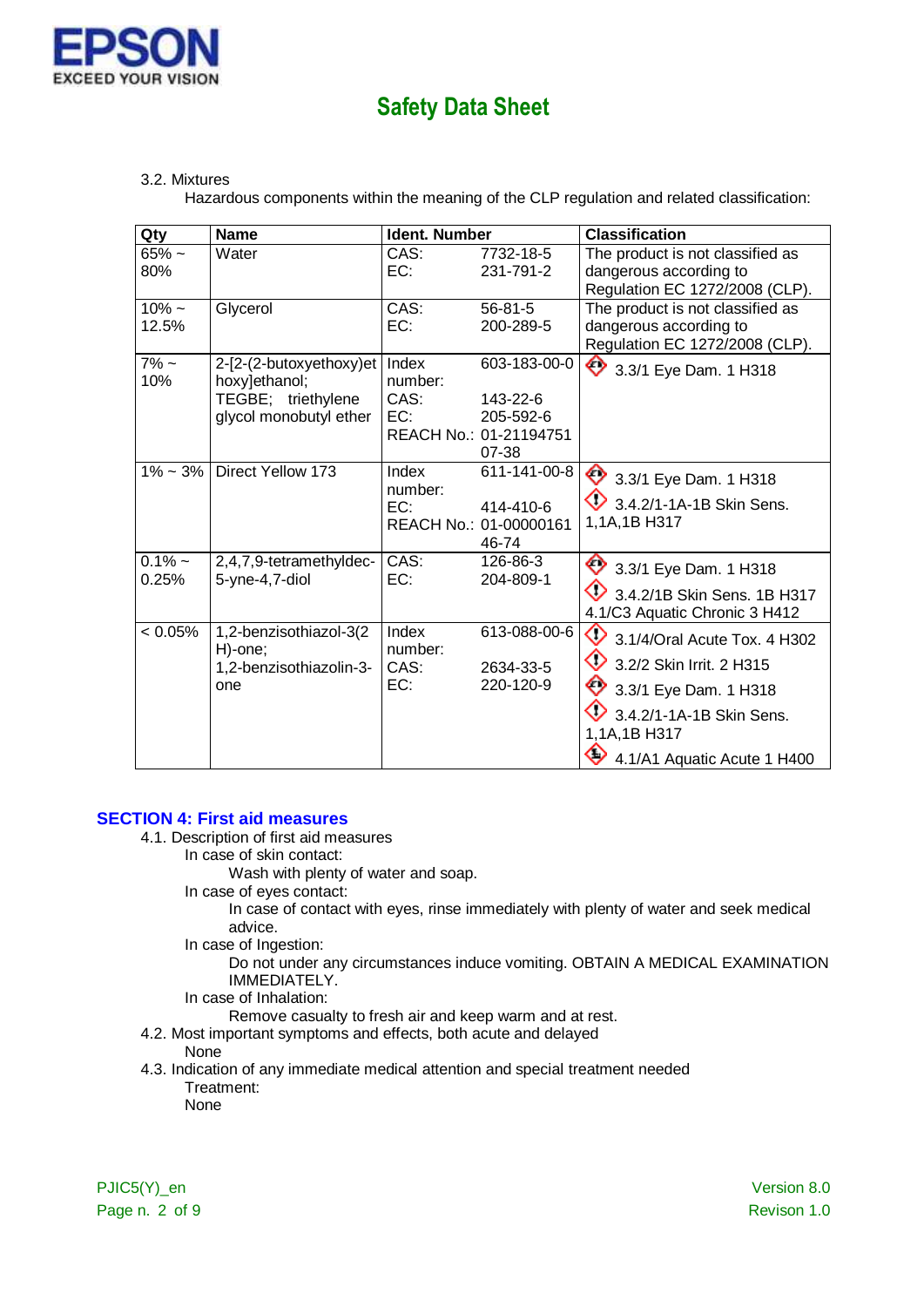

#### **SECTION 5: Firefighting measures**

- 5.1. Extinguishing media
	- Suitable extinguishing media:
	- Water.

Carbon dioxide (CO2).

Extinguishing media which must not be used for safety reasons: None in particular.

- 5.2. Special hazards arising from the substance or mixture Do not inhale explosion and combustion gases. Burning produces heavy smoke.
- 5.3. Advice for firefighters

Use suitable breathing apparatus .

Collect contaminated fire extinguishing water separately. This must not be discharged into drains.

Move undamaged containers from immediate hazard area if it can be done safely.

#### **SECTION 6: Accidental release measures**

- 6.1. Personal precautions, protective equipment and emergency procedures
	- Wear personal protection equipment.
	- Remove persons to safety.

See protective measures under point 7 and 8.

6.2. Environmental precautions

Do not allow to enter into soil/subsoil. Do not allow to enter into surface water or drains. Retain contaminated washing water and dispose it.

In case of gas escape or of entry into waterways, soil or drains, inform the responsible authorities.

Suitable material for taking up: absorbing material, organic, sand

6.3. Methods and material for containment and cleaning up

- Wash with plenty of water.
- 6.4. Reference to other sections See also section 8 and 13

### **SECTION 7: Handling and storage**

- 7.1. Precautions for safe handling Avoid contact with skin and eyes, inhalation of vapours and mists. Do not eat or drink while working. See also section 8 for recommended protective equipment.
- 7.2. Conditions for safe storage, including any incompatibilities
	- Keep away from food, drink and feed. Incompatible materials: None in particular. Instructions as regards storage premises: Adequately ventilated premises.
- 7.3. Specific end use(s) None in particular

#### **SECTION 8: Exposure controls/personal protection**

- 8.1. Control parameters
	- Glycerol CAS: 56-81-5

- OEL Type: OSHA - LTE: 5 mg/m3 - Notes: PEL, as mist, respirable fraction - OEL Type: OSHA - LTE: 15 mg/m3 - Notes: PEL, as mist, total dust DNEL Exposure Limit Values No data available

PNEC Exposure Limit Values

Page n. 3 of 9 Revison 1.0

PJIC5(Y) en Version 8.0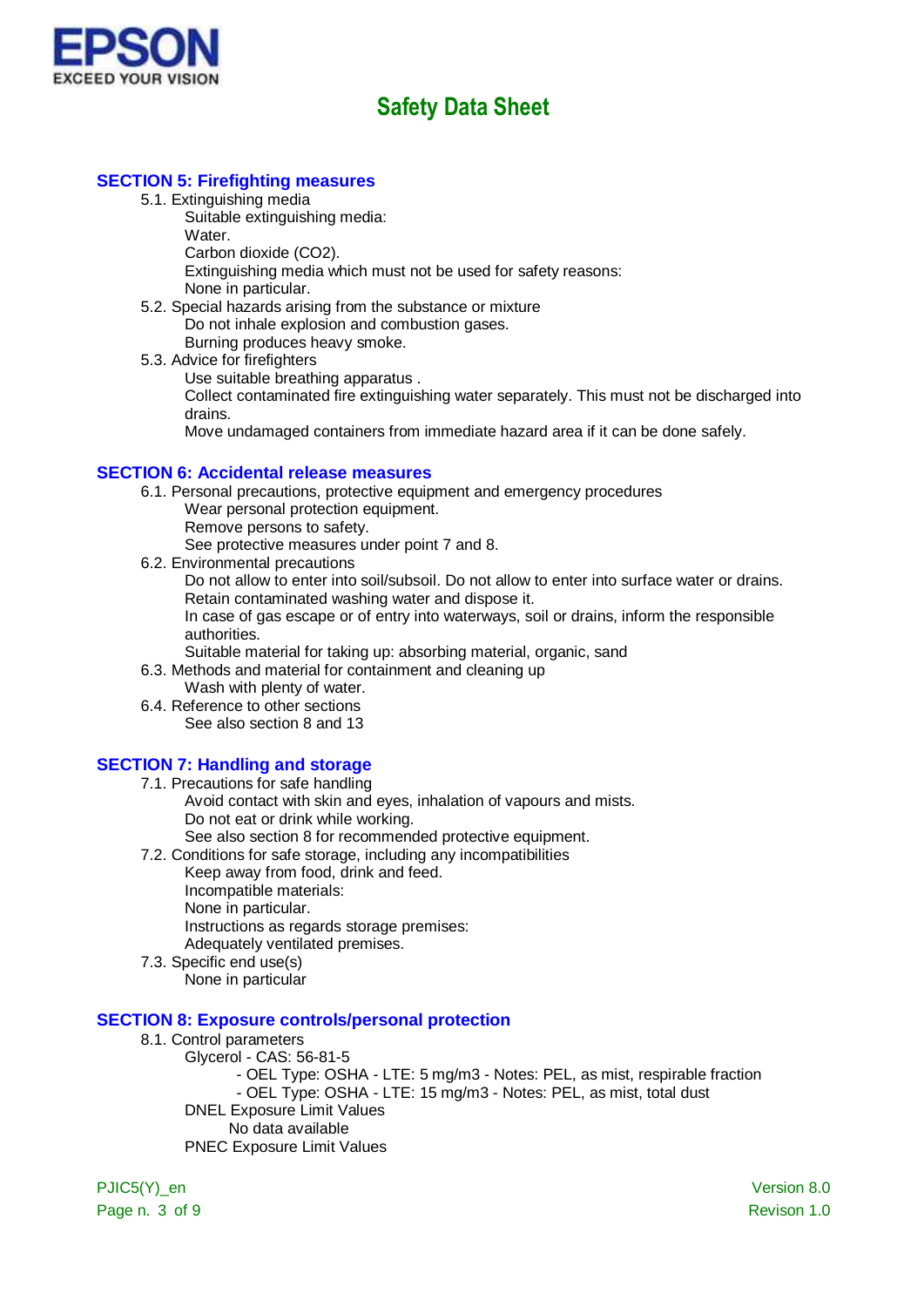

2-[2-(2-butoxyethoxy)ethoxy]ethanol; TEGBE; triethylene glycol monobutyl ether - CAS: 143-22-6

Target: Fresh Water - Value: 1.5 mg/l

Target: Freshwater sediments - Value: 5.77 mg/kg

Target: Marine water - Value: 0.15 mg/l

Target: Marine water sediments - Value: 0.13 mg/kg

Target: Microorganisms in sewage treatments - Value: 200 mg/l

2,4,7,9-tetramethyldec-5-yne-4,7-diol - CAS: 126-86-3

Target: Fresh Water - Value: 0.04 mg/l

Target: Marine water - Value: 0.004 mg/l

Target: Freshwater sediments - Value: 0.32 mg/kg

Target: Marine water sediments - Value: 0.032 mg/kg

8.2. Exposure controls

Eye protection:

Not needed for normal use. Anyway, operate according good working practices. Protection for skin:

No special precaution must be adopted for normal use.

Protection for hands:

Not needed for normal use.

Respiratory protection:

Not needed for normal use.

Thermal Hazards:

None

Environmental exposure controls:

None

Appropriate engineering controls:

None

#### **SECTION 9: Physical and chemical properties**

9.1. Information on basic physical and chemical properties Appearance and colour: Yellow Liquid Odour: Slightly<br>
Odour threshold: Slightly No data Odour threshold:  $\begin{array}{ccc}\n\text{Odour threshold:} \\
\text{pH:} \\
\end{array}$  No data available  $8.6 \sim 9.6$  at 20 °C Melting point / freezing point: No data available Initial boiling point and boiling range: No data available Solid/gas flammability: Upper/lower flammability or explosive limits: No data available Vapour density:<br>
Flash point:<br>
Flash point:<br>
No data available<br>
Does not flash unt Does not flash until 100 °C / 212 ° F (closed cup method, ASTM D 3278) Evaporation rate: Vapour pressure: No data available Relative density: 1.061 at 20 °C Solubility in water: Complete Solubility in oil: No data available Partition coefficient (n-octanol/water): No data available Auto-ignition temperature: No data available<br>
Decomposition temperature: No data available Decomposition temperature: Viscosity:  $\leq$  5 mPa·s at 20 °C Explosive properties: No data available Oxidizing properties: No data available 9.2. Other information Miscibility: No data available

Page n. 4 of 9 Revison 1.0

PJIC5(Y) en Version 8.0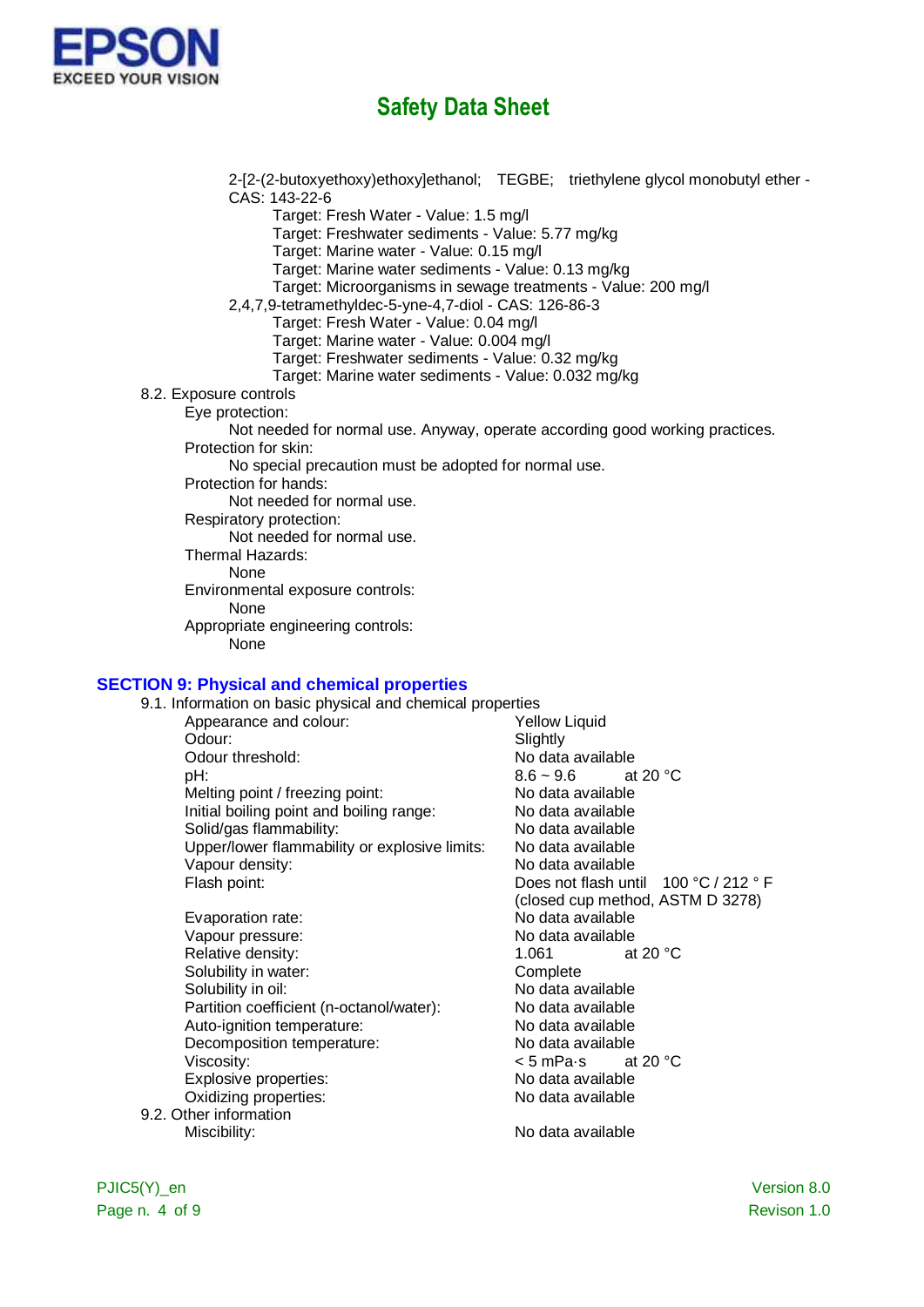

Fat Solubility: No data available Conductivity: Conductivity: Conductivity:

#### **SECTION 10: Stability and reactivity**

- 10.1. Reactivity
- Stable under normal conditions 10.2. Chemical stability
	- Stable under normal conditions
- 10.3. Possibility of hazardous reactions None
- 10.4. Conditions to avoid Stable under normal conditions.
- 10.5. Incompatible materials None in particular.
- 10.6. Hazardous decomposition products None.

### **SECTION 11: Toxicological information**

- 11.1. Information on toxicological effects
	- Toxicological information of the mixture:
		- a) acute toxicity:
			- Test: LD50 Route: Oral Species: Rat > 2500 mg/kg
			- Test: LD50 Route: Dermal Species: Rat > 2000 mg/kg
		- b) skin corrosion/irritation:
			- Test: Skin Irritant Species: Rabbit Non-irritant
		- c) serious eye damage/irritation:
			- Test: Eye Irritant Species: Rabbit Mild irritant
		- d) respiratory or skin sensitisation:
			- Test: Skin Sensitisation Route: LLNA Species: Mouse Non-sensitiser
		- e) germ cell mutagenicity:
			- Test: Mutagenesis Species: Salmonella Typhimurium and Escherichia coli Negative

Toxicological information of the main substances found in the mixture:

- Glycerol CAS: 56-81-5
- a) acute toxicity:

Test: LD50 - Route: Oral - Species: Guinea pig = 7750 mg/kg - Source: Journal of Industrial Hygiene and Toxicology. Vol. 23, Pg. 259, 1941

Test: LDLo - Route: Oral - Species: Human = 1428 mg/kg - Source: "Toxicology of Drugs and Chemicals," Deichmann, W.B., New York, Academic Press, Inc., 1969Vol. -, Pg. 288, 1969. - Notes: BEHAVIORAL: HEADACHE

GASTROINTESTINAL: NAUSEA OR VOMITING

2-[2-(2-butoxyethoxy)ethoxy]ethanol; TEGBE; triethylene glycol monobutyl ether - CAS: 143-22-6

#### a) acute toxicity:

Test: LD50 - Route: Dermal - Species: Rabbit = 3.54 ml/kg - Source: American Industrial Hygiene Association Journal. Vol. 23, Pg. 95, 1962.

Test: LD50 - Route: Oral - Species: Rat = 5300 mg/kg - Source: Office of Toxic Substances Report. Vol. OTS,

Direct Yellow 173 - Index number: 611-141-00-8

a) acute toxicity:

Test: LD50 - Route: Oral - Species: Rat > 2000 mg/kg - Source: Acute Oral Toxicity Study with H113664 in Rats. - Notes: 84/449/EEC

Test: LD50 - Route: Dermal - Species: Rat > 2000 mg/kg - Source: Acute Drmal Toxicity Study with H113664 in Rats - Notes: 84/449/EEC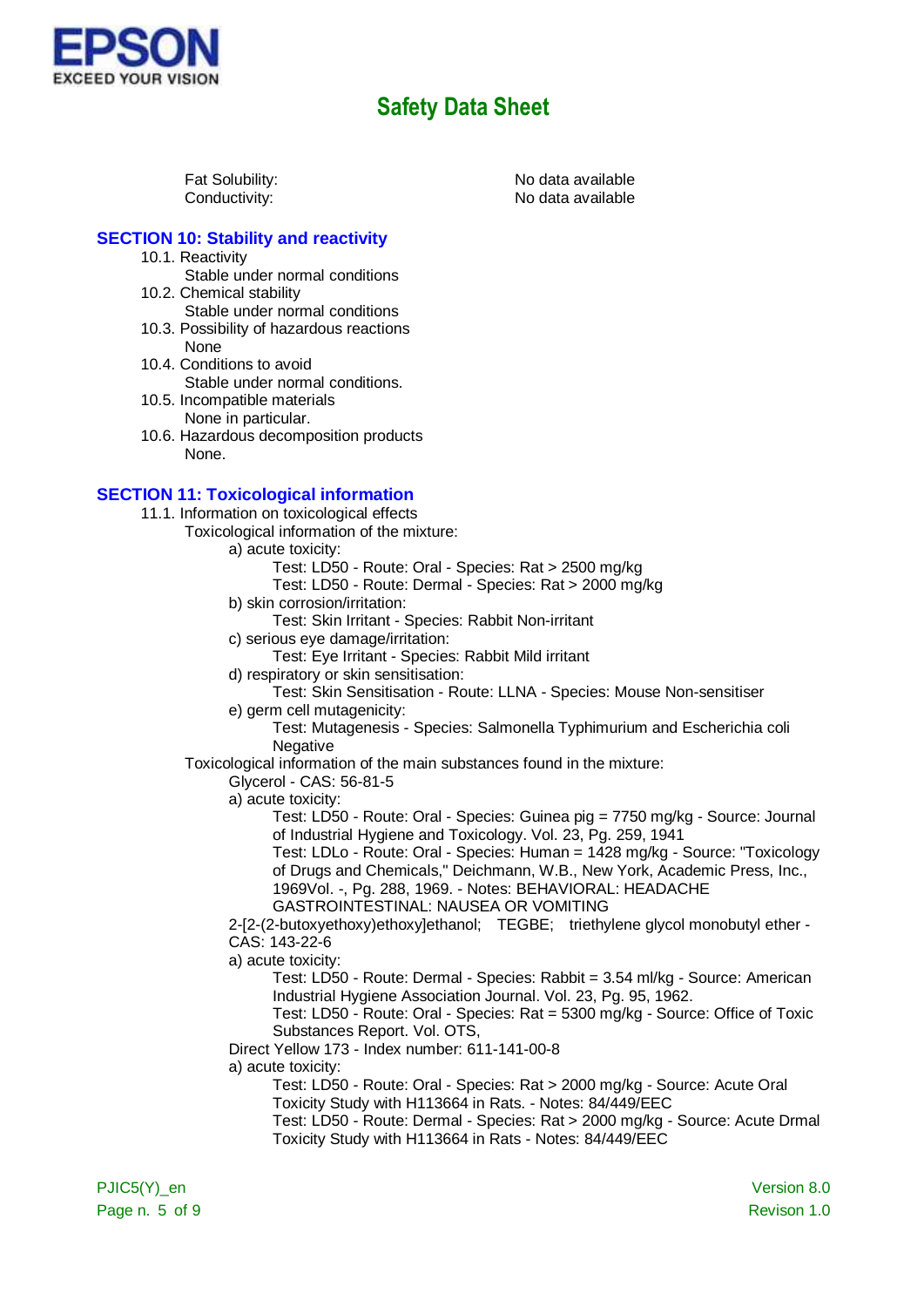

b) skin corrosion/irritation:

Test: Skin Irritant - Species: Rabbit Slight - Duration: 4h - Source: Primary Skin Irritaion Study with H113664 inRabbits - Notes: 84/449/EEC

c) serious eye damage/irritation:

Test: Eye Irritant - Species: Rabbit Severe irritant - Source: Primary Eye Irritation Study with H113664 in Rabbits - Notes: 84/449/EEC

d) respiratory or skin sensitisation:

Test: Skin Sensitisation - Species: Guinea pig Sensitiser - Source: Contact Hypersensitivity to H113664 in Albino Guniea Pigs, Maximisation Test - Notes: 84/449/EEC

e) germ cell mutagenicity:

Test: Mutagenesis - Species: Salmonella Typhimurium and Escherichia coli Negative - Source: Salmonella typhimurium and Escherichia coli Reverse Mutation Assay for Azo dyes with H113664 - Notes: 84/449/EEC

- 2,4,7,9-tetramethyldec-5-yne-4,7-diol CAS: 126-86-3
- a) acute toxicity:

Test: LD50 - Route: Dermal - Species: Rat > 2000 mg/kg - Notes: OECD TG No.402

- b) skin corrosion/irritation:
- Test: Skin Irritant Species: Rabbit Mild irritant Notes: OECD TG No.404 c) serious eye damage/irritation:
- Test: Eye Irritant Species: Rabbit Highly irritating Notes: EPA OTS 798.4500 d) respiratory or skin sensitisation:
	- Test: Skin Sensitisation Route: LLNA Species: Mouse Sensitiser Notes: OECD TG No.429
- e) germ cell mutagenicity:
	- Test: Mutagenesis Species: Salmonella Typhimurium Negative Notes: OECD TG No.471
- Direct Yellow 173 Index number: 611-141-00-8 LD50 > 2000mg/kg Rat(Oral)
	- No-irritant to Rabbits skin

If not differently specified, the information required in Regulation (EU) 2015/830 listed below must be considered as 'No data available':

- a) acute toxicity;
- b) skin corrosion/irritation;
- c) serious eye damage/irritation;
- d) respiratory or skin sensitisation;
- e) germ cell mutagenicity;
- f) carcinogenicity;
- g) reproductive toxicity;
- h) STOT-single exposure;
- i) STOT-repeated exposure;
- j) aspiration hazard.

### **SECTION 12: Ecological information**

#### 12.1. Toxicity

Adopt good working practices, so that the product is not released into the environment. Direct Yellow 173 - Index number: 611-141-00-8

- a) Aquatic acute toxicity:
	- Endpoint: LC50 Species: Fish > 120 mg/l Duration h: 96 Endpoint: EC50 - Species: Daphnia > 20 mg/l - Duration h: 48 Endpoint: ErC50 - Species: Algae > 100 mg/l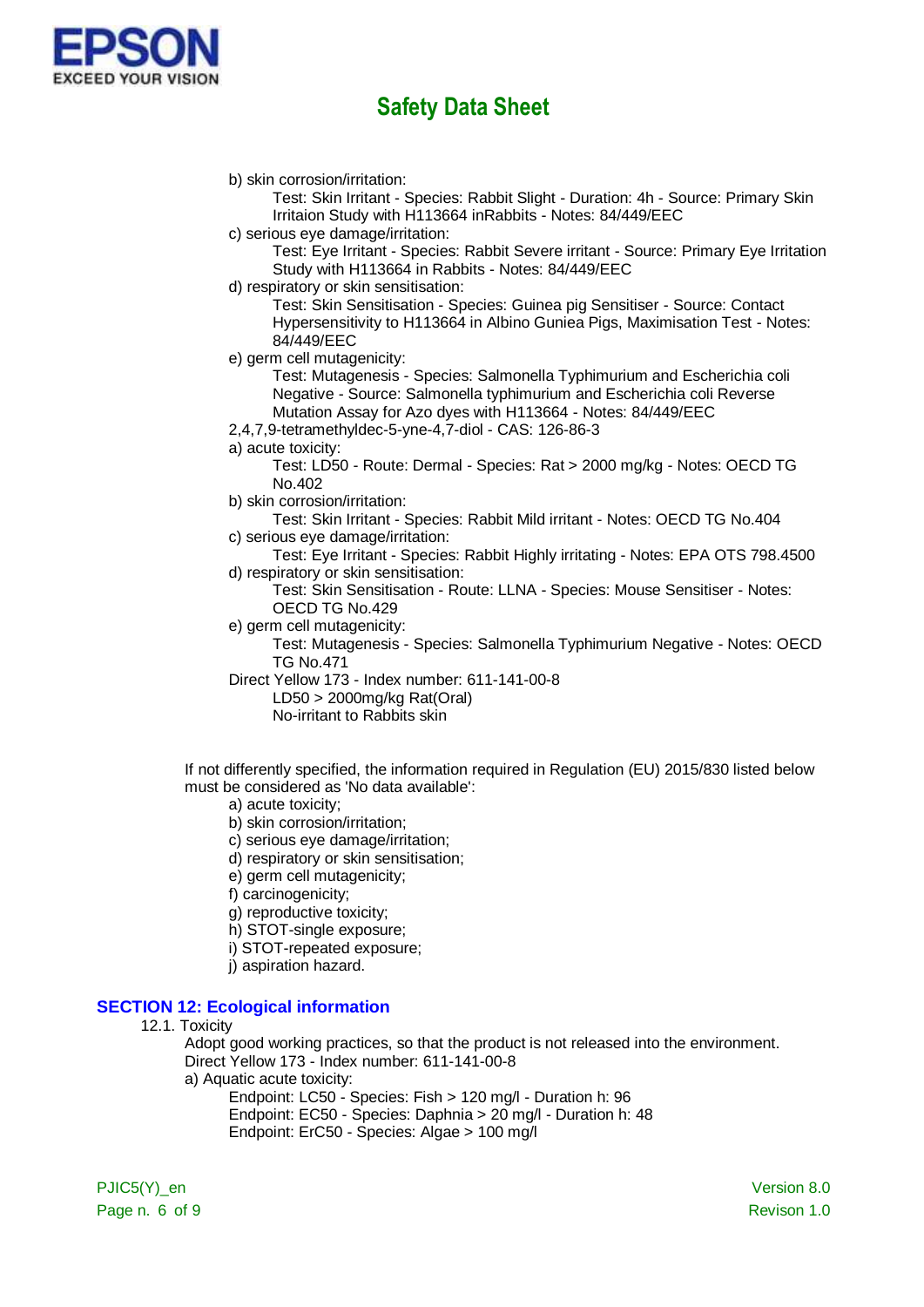

- 2,4,7,9-tetramethyldec-5-yne-4,7-diol CAS: 126-86-3
- a) Aquatic acute toxicity:

Endpoint: LC50 - Species: Fish = 36 mg/l - Duration h: 96 - Notes: OECD TG No.203 Endpoint: EC50 - Species: Daphnia = 88 mg/l - Duration h: 48 - Notes: OECD TG No.202

- Endpoint: EC50 Species: Algae = 15 mg/l Duration h: 72 Notes: OECD TG No.201 c) Bacteria toxicity:
- Endpoint: EC50 Species: activated sludge = mg/l Notes: OECD TG No.209 12.2. Persistence and degradability
- No data available
- 12.3. Bioaccumulative potential
- No data available
- 12.4. Mobility in soil No data available
- 12.5. Results of PBT and vPvB assessment vPvB Substances: None - PBT Substances: None
- 12.6. Other adverse effects None

### **SECTION 13: Disposal considerations**

13.1. Waste treatment methods

Recover if possible. In so doing, comply with the local and national regulations currently in force.

### **SECTION 14: Transport information**

14.1. UN number

Not classified as dangerous in the meaning of transport regulations.

- 14.2. UN proper shipping name No data available
- 14.3. Transport hazard class(es) No data available
- 14.4. Packing group No data available
- 14.5. Environmental hazards No data available
- 14.6. Special precautions for user No data available
- 14.7. Transport in bulk according to Annex II of MARPOL73/78 and the IBC Code No data available

### **SECTION 15: Regulatory information**

15.1. Safety, health and environmental regulations/legislation specific for the substance or mixture Dir. 98/24/EC (Risks related to chemical agents at work)

Dir. 2000/39/EC (Occupational exposure limit values) Regulation (EC) n. 1907/2006 (REACH) Regulation (EC) n. 1272/2008 (CLP) Regulation (EC) n. 790/2009 (ATP 1 CLP) and (EU) n. 758/2013 Regulation (EU) 2015/830 Regulation (EU) n. 286/2011 (ATP 2 CLP) Regulation (EU) n. 618/2012 (ATP 3 CLP) Regulation (EU) n. 487/2013 (ATP 4 CLP) Regulation (EU) n. 944/2013 (ATP 5 CLP) Regulation (EU) n. 605/2014 (ATP 6 CLP)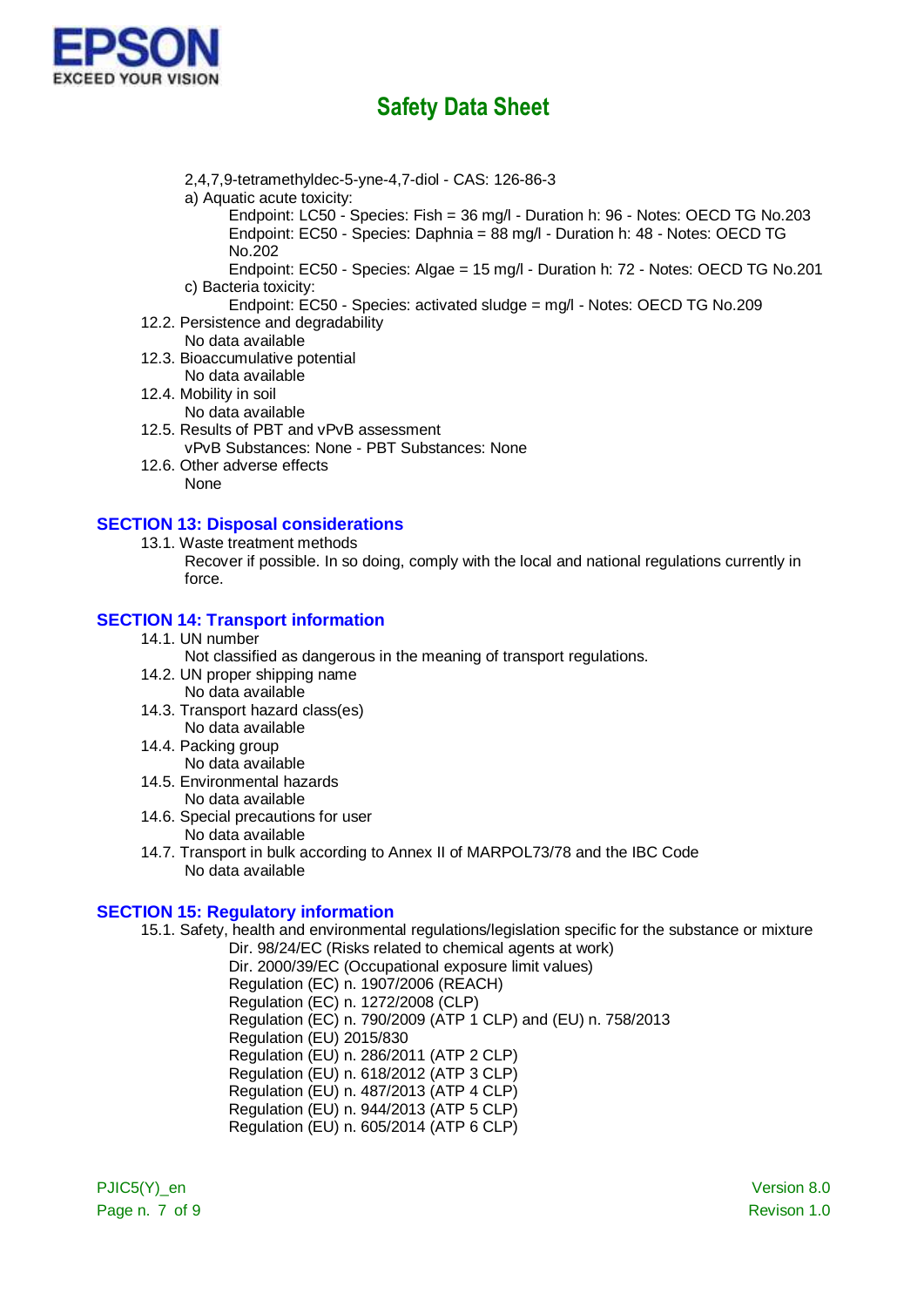

Restrictions related to the product or the substances contained according to Annex XVII Regulation (EC) 1907/2006 (REACH) and subsequent modifications: Restrictions related to the product:

No restriction.

Restrictions related to the substances contained:

No restriction.

Where applicable, refer to the following regulatory provisions :

Directive 2003/105/CE ('Activities linked to risks of serious accidents') and subsequent amendments.

Regulation (EC) nr 648/2004 (detergents). 1999/13/EC (VOC directive)

Provisions related to directives 82/501/EC(Seveso), 96/82/EC(Seveso II):

No data available

15.2. Chemical safety assessment No

#### **SECTION 16: Other information**

Full text of phrases referred to in Section 3:

H318 Causes serious eye damage.

H317 May cause an allergic skin reaction.

H412 Harmful to aquatic life with long lasting effects.

H302 Harmful if swallowed.

H315 Causes skin irritation.

H400 Very toxic to aquatic life.

| <b>Hazard class and</b> | Code                | <b>Description</b>                             |
|-------------------------|---------------------|------------------------------------------------|
| hazard category         |                     |                                                |
| Acute Tox. 4            | 3.1/4/Oral          | Acute toxicity (oral), Category 4              |
| Skin Irrit. 2           | 3.2/2               | Skin irritation, Category 2                    |
| Eye Dam. 1              | 3.3/1               | Serious eye damage, Category 1                 |
| Skin Sens. 1,1A,1B      | $3.4.2/1 - 1A - 1B$ | Skin Sensitisation, Category 1,1A,1B           |
| Skin Sens. 1B           | 3.4.2/1B            | Skin Sensitisation, Category 1B                |
| Aquatic Acute 1         | 4.1/A1              | Acute aquatic hazard, category 1               |
| Aquatic Chronic 3       | 4.1/C3              | Chronic (long term) aquatic hazard, category 3 |

This document was prepared by a competent person who has received appropriate training. Main bibliographic sources:

ECDIN - Environmental Chemicals Data and Information Network - Joint Research Centre, Commission of the European Communities

SAX's DANGEROUS PROPERTIES OF INDUSTRIAL MATERIALS - Eight Edition - Van Nostrand Reinold

CCNL - Appendix 1

Insert further consulted bibliography

The information contained herein is based on our state of knowledge at the above-specified date. It refers solely to the product indicated and constitutes no guarantee of particular quality. It is the duty of the user to ensure that this information is appropriate and complete with respect to the specific use intended.

This Safety Data Sheet cancels and replaces any preceding release.

| ADR: | European Agreement concerning the International Carriage of                |
|------|----------------------------------------------------------------------------|
|      | Dangerous Goods by Road.                                                   |
| CAS: | Chemical Abstracts Service (division of the American Chemical<br>Society). |